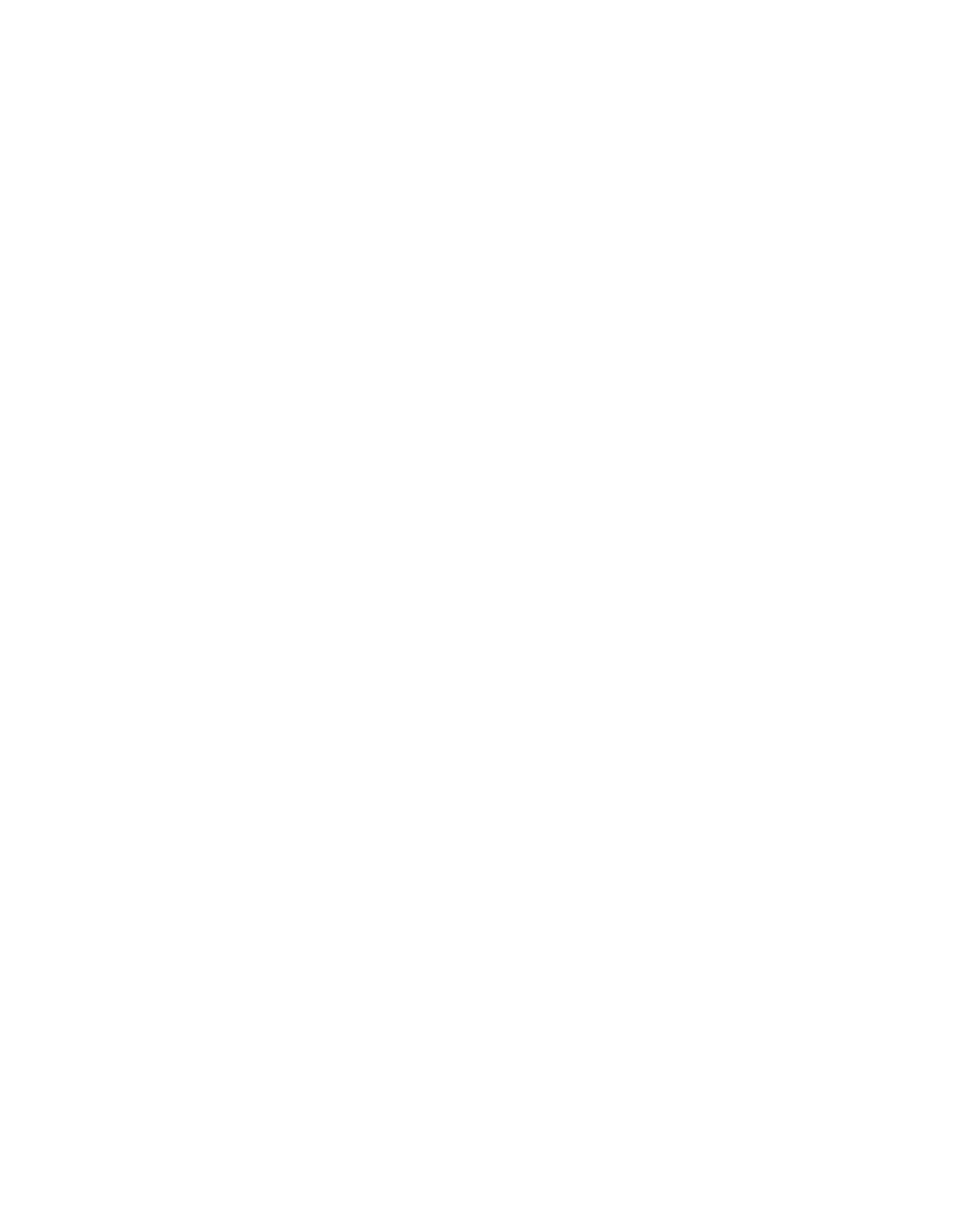This section describes the existing aesthetic resources in the Project area and discusses potential impacts associated with implementation of the proposed Project. The analysis focuses on the anticipated alteration of the existing visual characteristics resulting from the proposed Project and includes discussions of existing City regulations intended to reduce or avoid these impacts. The analysis of aesthetic resources presented in this section is based on a review of the Project Description (Section 2.0 of this Draft EIR), City regulations, and the existing visual character of the Project area.

# **5.1.1 EXISTING SETTING**

# PROJECT AREA

The Project area is located in the southern portion of Elk Grove, in southern Sacramento County. Elk Grove is approximately 14 miles southeast of downtown Sacramento and approximately 12 miles north of the Sacramento-San Joaquin county boundary. The site is generally bounded by State Route (SR) 99 and a future, undeveloped road to the east, Poppy Ridge Road to the north, with Bilby Road making up the northern extent of the panhandle portion of the site, an area proposed to be an extension of Big Horn Boulevard and Bruceville Road to the west, and Kammerer Road, which coincides with the City boundary, to the south. The area south of Kammerer Road and west of Bruceville Road is in unincorporated Sacramento County.

The Project area is primarily flat agricultural land, with rural residences and various agricultural buildings. Trees are sparsely distributed, located primarily along driveways and property lines. A channelized drainage runs roughly east–west in the southern half of the Project area. There is also a telecommunications facility with an approximately 100-foot antenna near the southeast corner of the Project site.

There are no existing paved roads located within the Project area, but unpaved portions of Bilby Road and McMillan Road and several unpaved roadways and driveways are located in the interior of the site. Telephone poles are located along the roadways lining the Project area, both within the Project boundary and on the opposite side of the road. There are several roadside ditches along the boundary of the Project area.

The current nighttime lighting conditions on the Project area can be characterized as primarily unlit and natural. There are currently no streetlights located within the Project area. Some streetlights are located adjacent to the developed apartment complex on the northeast corner of the intersection of Bilby Road and Bruceville Road.

## SURROUNDING LAND USES

Approved development plan areas surround the Project area on all sides, except to the south. The Laguna Ridge Specific Plan (LRSP) area is located north the Project area, the East Franklin Specific Plan (EFSP) area is located to the northwest, and the Elk Grove Promenade and approved Sterling Meadows development are located to the east.

The EFSP area has already been developed with urban uses, and portions of the LRSP area have begun to be developed, but the portions of the EFSP area immediately adjacent to the Project area are primarily undeveloped at this time, although there is an existing large apartment complex located at the northeast corner of Bilby Road and Bruceville Road. The areas immediately adjacent to the Project area are planned for primarily residential uses of varying densities, but are currently vacant lands with no major agricultural uses present. An elementary school, fire station, and community park are planned north of Poppy Ridge Road, but this area is currently occupied by rural residential uses on large lots.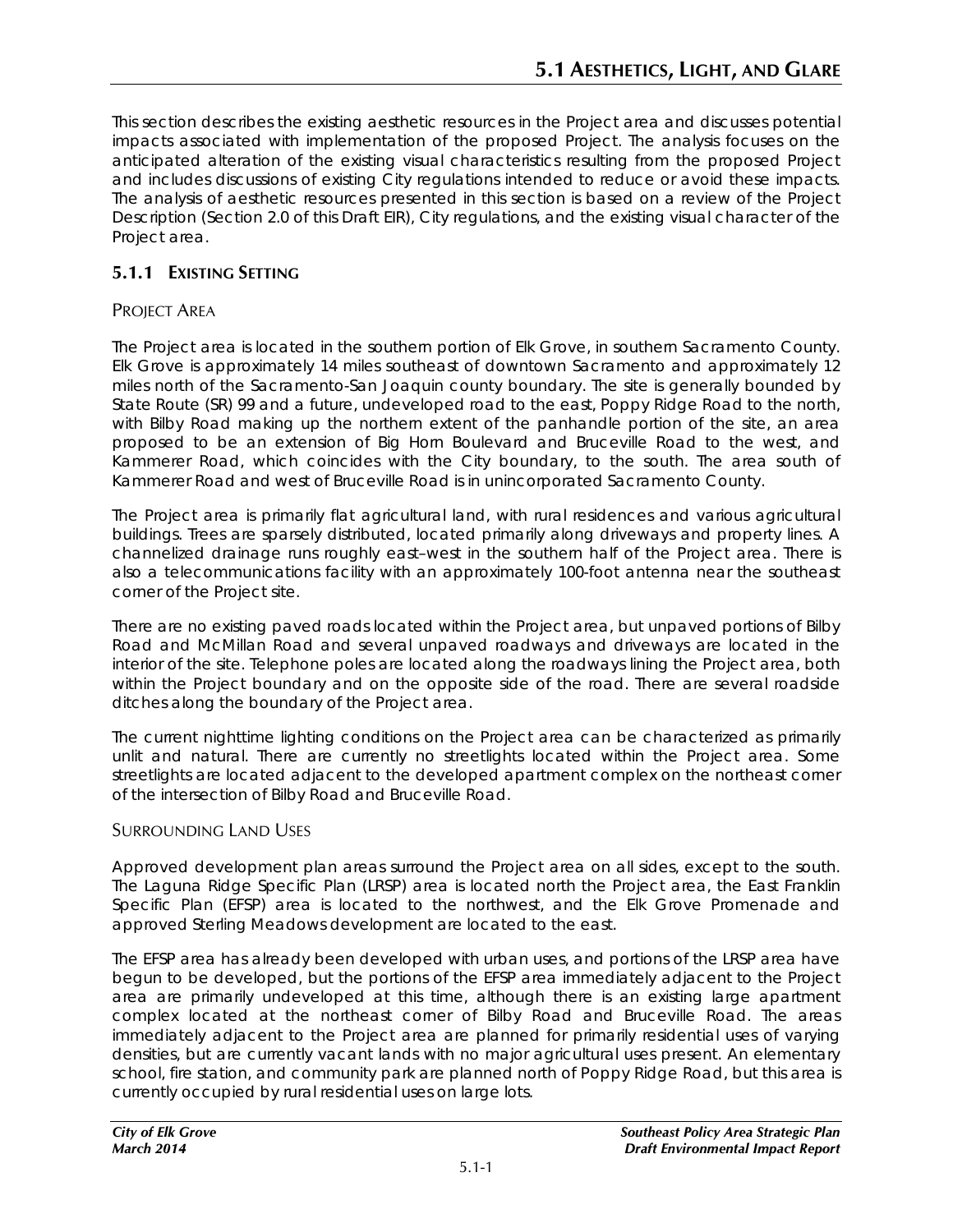Construction of the Elk Grove Promenade has begun, but was halted, in the area located between the approved, but undeveloped, Sterling Meadows project and SR 99. The Elk Grove Promenade site currently contains unfinished commercial buildings, and the Sterling Meadows site is currently being used for agriculture.

The character of the area south of the Project area is very similar to the Project area itself, largely agricultural with scattered rural residences and agricultural buildings. At this time, no development is planned for areas south of the Project area.

Lighting in the surrounding areas includes illumination of SR 99 to the east and developed areas in the LRSP and the remainder of the City beyond.

## **5.1.2 REGULATORY FRAMEWORK**

LOCAL

## **Elk Grove General Plan**

The City of Elk Grove General Plan contains the following policies and actions related to visual resources and aesthetics that apply to the proposed Project. These policies and goals are contained in the Conservation and Air Quality Element as well as the Land Use Element (Elk Grove 2003a). The Project does not include any actions or components that conflict with these General Plan policies. However, it should be noted that the final authority for interpretation of a policy statement, determination of the Project's consistency, ultimately rests with the Elk Grove City Council.

**"Policy CAQ-8:** Large trees (both native and non-native) are an important aesthetic (and, in some cases, biological) resource. Trees which function as an important part of the City's or a neighborhood's aesthetic character or as natural habitat should be retained to the extent possible during the development of new structures, roadways (public and private, including roadway widening), parks, drainage channels, and other uses and structures.

> If trees cannot be preserved onsite, offsite mitigation or payment of an in-lieu fee may be required by the City. Where possible, trees planted for mitigation should be located in the same watershed as the trees that were removed.

> Trees that cannot be protected shall be replaced either on-site or off-site as required by the City."

- **"Policy LU-35:** The City of Elk Grove shall require that new development—including commercial, office, industrial, and residential development—is of high quality and reflects the City's desire to create a high quality, attractive, functional, and efficient built environment."
- **"Policy LU-38:** Reduce the unsightly appearance of overhead and aboveground utilities. (Further implemented through LU-38 Action 1-2)."
	- **"Policy LU-38-Action 1:** To the extent possible, new utility facilities should be located underground. Facilities to be placed underground should include electrical transformers (where consistent with the guidelines of the electrical utility), water backflow preventers, and similar items."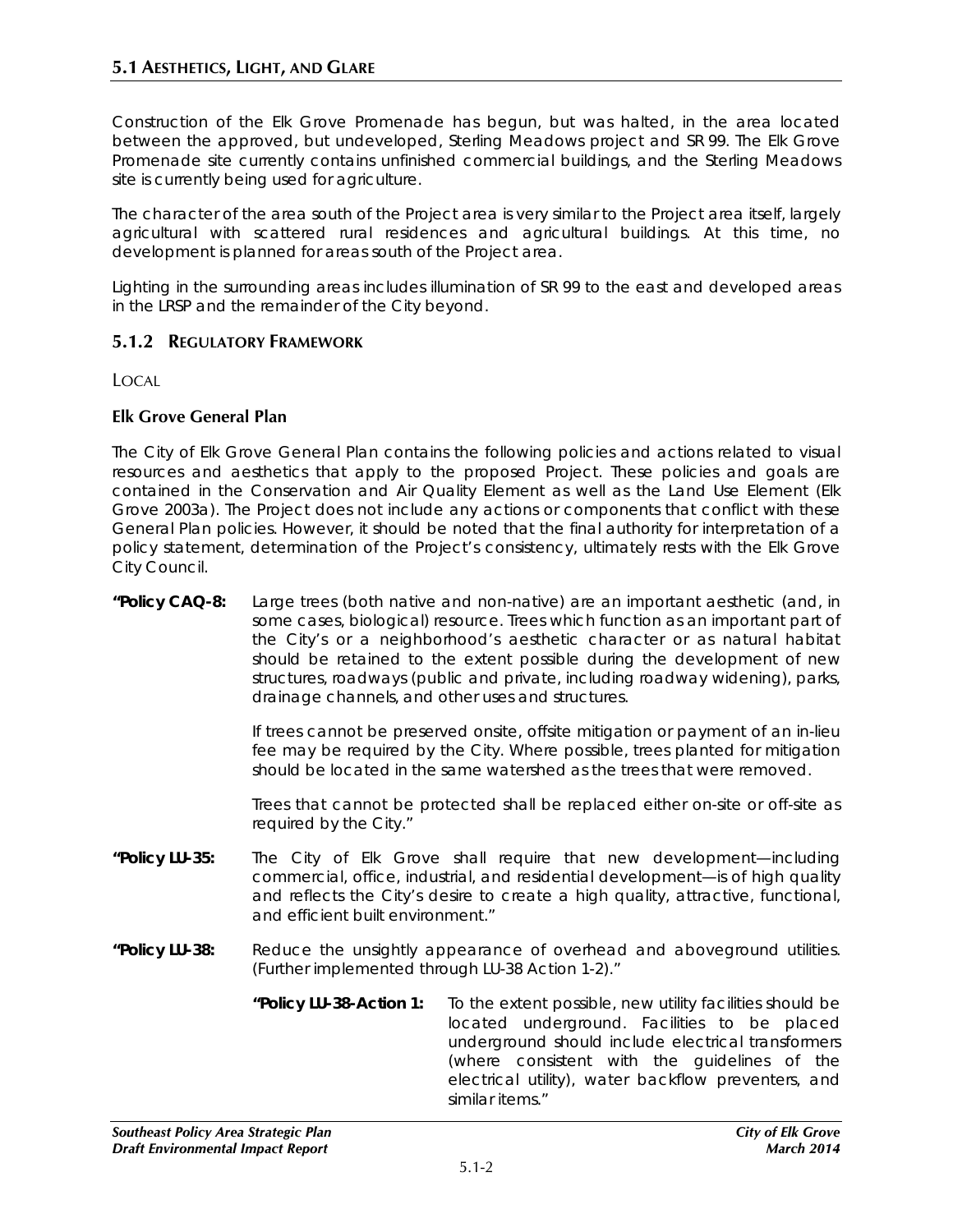**"Policy LU-38-Action 2:** Require that development on sites with existing overhead utilities be required to place these facilities underground where consistent with the guidelines of the electrical utility."

#### **Elk Grove Zoning Code**

The Elk Grove Zoning Code (Elk Grove Municipal Code Title 23) provides development standards that address building mass, setbacks, landscaping, lighting, and signage to achieve an aesthetically pleasing appearance. Chapter 23.56 addresses lighting specifically, and the following excerpt is relevant to the proposed Project:

#### **23.56.030 Multifamily and nonresidential outdoor lighting standards.**

Except as otherwise specified herein, outdoor lighting standards listed below apply to all new multifamily residential and nonresidential development. The designated approving authority may grant exceptions to the shielding requirements, maximum level of illumination, and height of outdoor light fixtures for outdoor recreation facilities on park sites with the finding that the light impacts do not create a public nuisance for abutting residential property.

- A. Shielding Required. Except as otherwise exempt, all multifamily and nonresidential outdoor lighting shall be constructed with full shielding. Where the light source from an outdoor light fixture is visible beyond the property line, shielding shall be required to reduce glare so that the light source is not visible from within any residential dwelling unit.
- B. Level of Illumination. During hours of darkness, the minimum and average maintained foot-candles of light shall be consistent with the provisions listed below. A point-bypoint photometric calculation listing the number, type, height, and level of illumination of all outdoor lighting fixtures shall be required in conjunction with the development permit application and prior to issuance of a building permit or site improvement plans to ensure compliance with these provisions.

Parking lots, driveways, trash enclosures/areas, public phones, and group mailboxes shall be illuminated with a minimum maintained one (1 fc) foot-candle of light and an average not to exceed four (4 fc) foot-candles of light.

Pedestrian walkways shall be illuminated with a minimum maintained one-half (0.5 fc) foot-candle of light and an average not to exceed two (2 fc) footcandles of light.

Exterior doors of nonresidential structures shall be illuminated during the hours of darkness with a minimum maintained one (1 fc) foot-candle of light, measured within a five (5' 0") foot radius on each side of the door at ground level.

In order to minimize light trespass on abutting residential property, illumination measured at the nearest residential structure or rear yard setback line shall not exceed the moon's potential ambient illumination of one-tenth (0.1 fc) footcandle.

C. Maximum Height of Freestanding Outdoor Light Fixtures. The maximum height of freestanding outdoor light fixtures for development abutting residential property shall be twenty (20'0") feet. However, the designated approving authority may grant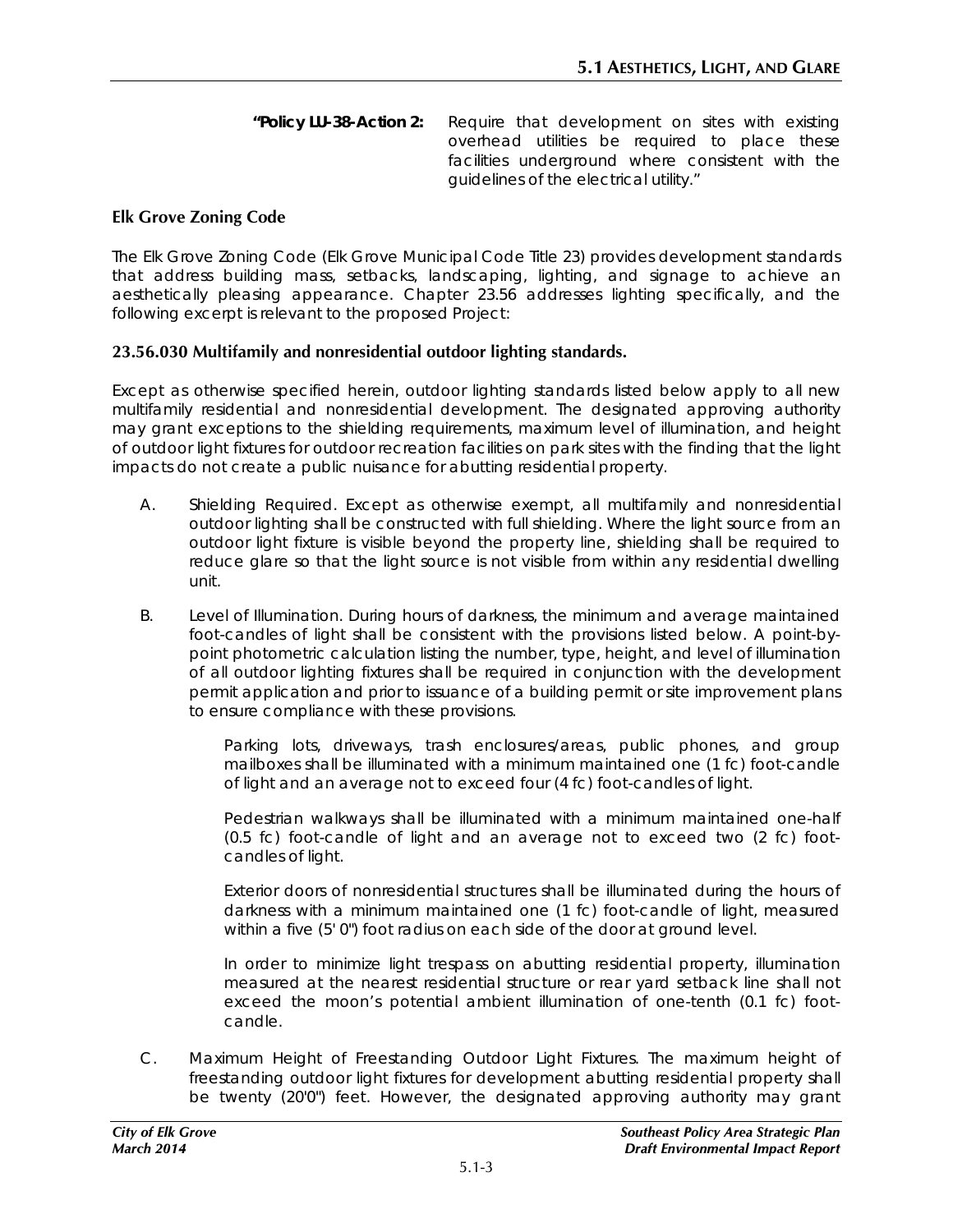exceptions to this height restriction in conjunction with design review if the proposed lighting plan has negligible light glare and spill impacts on adjoining residential properties. Otherwise, the maximum height for freestanding outdoor light fixtures shall be thirty (30'0") feet.

- D. Type of Illumination. All new outdoor lighting fixtures shall be energy efficient with a rated average bulb life of not less than ten thousand (10,000) hours.
- E. Hours of Illumination. Automatic timing devices shall be required for all new outdoor light fixtures with off hours (exterior lights turned off) between 10:00 p.m. and 6:00 a.m. However, outdoor lights may remain on during the required off hours when:
	- 1) The hours of operation of the associated use extend into the required off hours (lighting may stay on during the hours of operation of the use);
	- 2) Illuminating flags representing country, state, or other civic entity (also see EGMC Section 23.62.090(B)(4)); and
	- 3) Functioning as security lighting (e.g., illuminating a pathway, building entry, etc.).
- F. Outdoor Sports Field/Outdoor Performance Area Lighting.
	- 1) The mounting height of outdoors sports field and outdoor performance area lighting fixtures shall be reviewed on a case-by-case basis by the designated approving authority.
	- 2) The hours of operation for the lighting system for any game or event shall not exceed one (1) hour after the end of the event.
- G. Architectural/Landscape Lighting. Outdoor light fixtures used to illuminate architectural and landscape features shall use a narrow cone of light for the purpose of confining the light to the object.
- H. Sign Lighting. The artificial illumination of signs, both from an internal or external source, shall be designed to eliminate negative impacts on surrounding rights-of-way and properties, and shall comply with EGMC Chapter 23.62, Signs on Private Property. "

#### **"23.56.040 Lighting prohibited.**

The following outdoor light fixtures shall be prohibited as specified below. Existing light fixtures legally permitted or authorized prior to adoption of this chapter may be maintained.

- A. Neon tubing or band lighting along building structures as articulation.
- B. Searchlights.
- C. Illumination of entire buildings. Building illumination shall be limited to security lighting and lighting of architectural features authorized by the designated approving authority in conjunction with the required development permit(s).
- D. Roof-mounted lights except for security purposes with motion detection and full shielding so that the glare of the light source is not visible from any public right-of-way.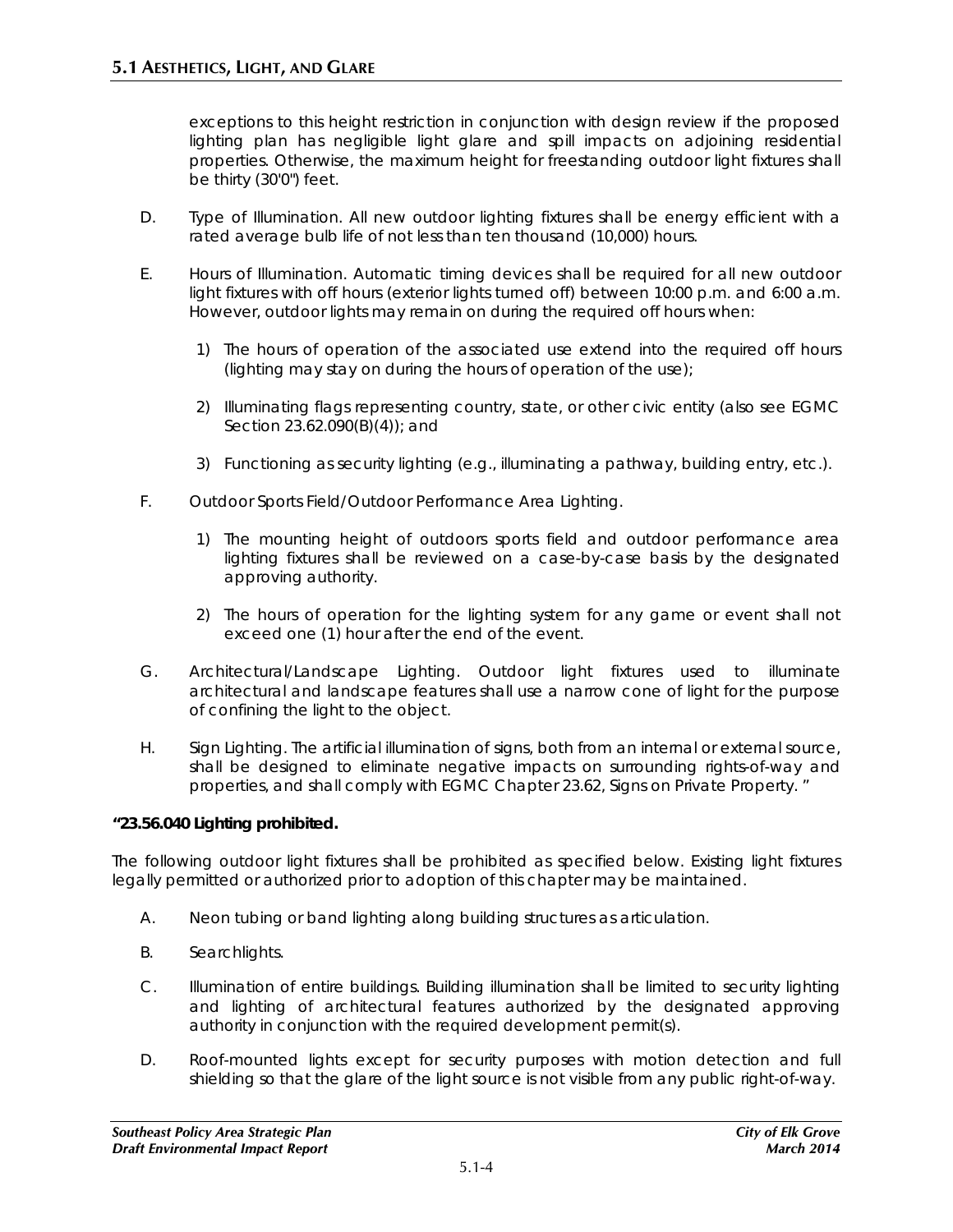E. Any light that imitates or causes visual interference with a traffic signal or other necessary safety or emergency light."

## **Elk Grove Design Guidelines**

In March 2003, the City Council adopted a Design Review Ordinance (City of Elk Grove Municipal Code Section 23.16.080) and corresponding Elk Grove Design Guidelines. Section 23.16.080 established an expanded design review process for all development requiring additional site and design consideration beyond conformance with minimum standards of the Zoning Code. The Design Guidelines include design provisions for site planning, architecture, lighting, and landscaping. Adopted guidelines also include provisions regarding the preservation of significant natural features and compatibility with surrounding property. The City strongly encourages project design that incorporates existing significant natural features of project areas, including but not limited to trees/tree clusters, topography, and creeks. The guidelines encourage the use of landscaping to reduce potential impacts of lighting from parking areas on both the project area and on adjacent vacant land. In addition, the guidelines specify that perimeter landscaping be designed to maximize screening and buffering between adjacent uses. The proposed Project would be required to comply with all of the relevant policies found in the Design Guidelines.

# **5.1.3 IMPACTS AND MITIGATION MEASURES**

## STANDARDS OF SIGNIFICANCE

The impact analysis provided below is based on the California Environmental Quality Act (CEQA) Guidelines Appendix G thresholds of significance. A project is considered to have a significant effect on the environment if it will:

- 1) Have a substantial adverse effect on a scenic vista.
- 2) Substantially damage scenic resources, including but not limited to, trees, rock outcroppings, and historic buildings within a state scenic highway.
- 3) Substantially degrade the existing visual character or quality of the site and its surroundings.
- 4) Create a new source of substantial light or glare which would adversely affect day or nighttime views in the area.

## **METHODOLOGY**

Evaluation of potential aesthetic, light, and glare impacts of the proposed Project was based on review of relevant planning documents, including the City of Elk Grove General Plan, Design Guidelines, and Zoning Code, review of aerial photographs of the area, and field review of the Project area and the surrounding area.

It is important to note that what one person may consider a scenic resource, another may not find so. Similarly, what one person may feel is a significant adverse impact on scenic resources may be considered to be an improvement in character to another person. Due to the subjective nature of this type of analysis, this section assumes that any permanent substantial change from the existing visual character of an area is considered to be significant.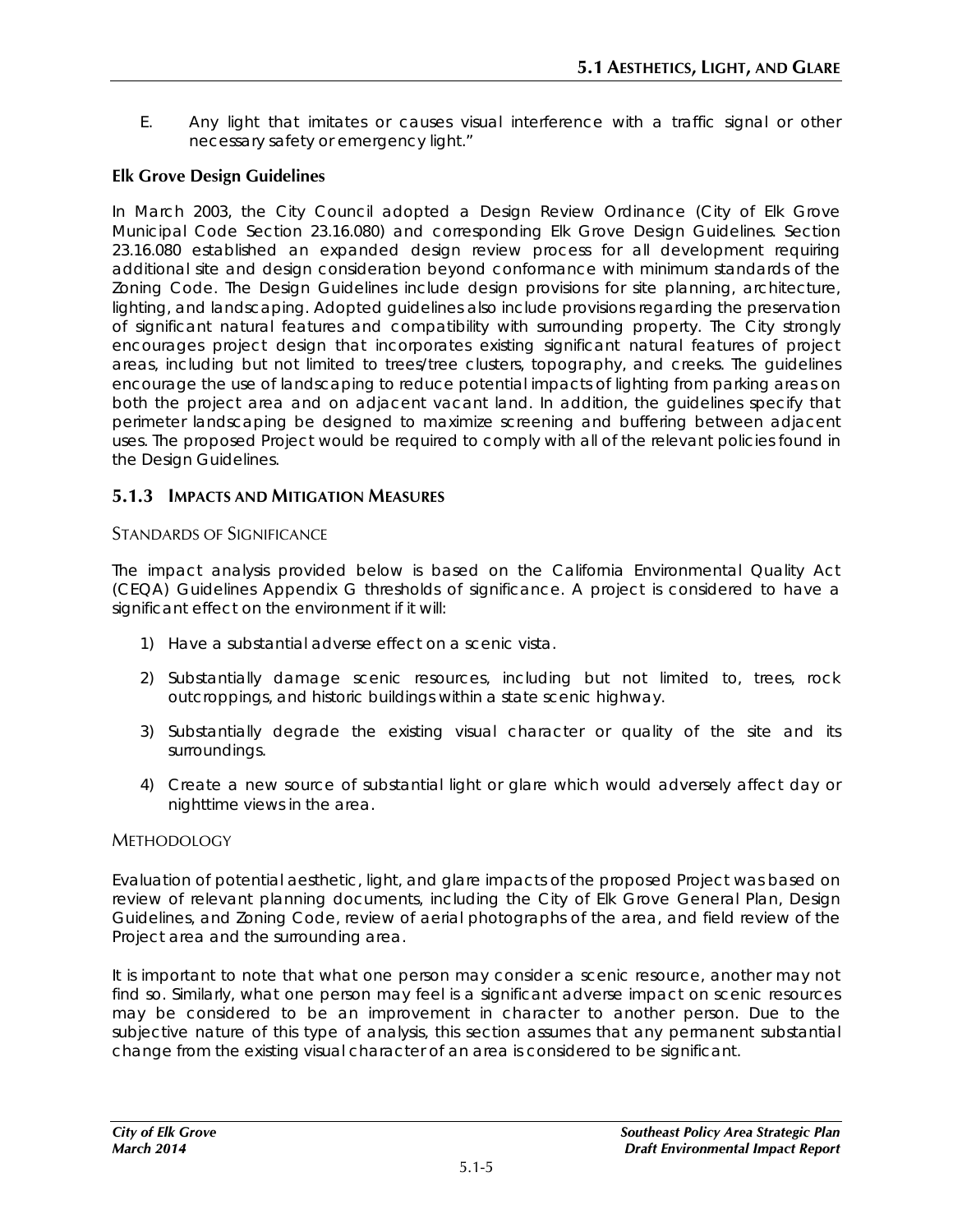## **Sports Complex**

The proposed Project includes a Sports Complex Overlay; however, a location for the overlay is not defined by the Project. While designation of the Sports Complex Overlay does not guarantee the future development of a large-scale sports complex, if a sports complex were to be constructed, the character of that area would change from an agricultural field to sports fields, associated buildings, parking lots, bleachers, and lighting. Because the location and design of the sports complex is not currently known, the potential impacts associated with light and glare cannot be accurately determined at this time. Generally, lighting from a stadium or athletic fields would be brighter and be cast wider than lighting associated with typical office or light industrial uses. Typical mitigation to address lighting associated with a large-scale sports complex would include preparation of detailed lighting plans designed to minimize adverse impacts and spillover lighting onto adjacent properties and subject to City review and approval. Pursuant to CEQA Guidelines Section 15145, if the impact is too speculative for evaluation, the agency should note its conclusion and terminate discussion of the impact. No further discussion is feasible at this time.

## PROJECT IMPACTS AND MITIGATION MEASURES

## **Scenic Vistas and Highways (Standards of Significance 1 and 2)**

**Impact 5.1.1** The Project area is not located in the vicinity of, or within view of, a scenic vista or designated state scenic highway. There is **no impact**.

No scenic vistas or designated state scenic highways are visible from the Project area. Similarly, the Project area is not within view of any scenic resources. Therefore, there is **no impact**.

#### Mitigation Measures

None required.

#### **Change in Existing Visual Character (Standard of Significance 3)**

**Impact 5.1.2** The proposed Project would develop the Project area and permanently alter the character of the area from agricultural uses to a developed urban character with office, light industrial, housing, commercial, and park uses. This impact is **significant and unavoidable**.

The Project area is occupied by open agricultural land with relatively few buildings and trees. The site is flat and has little topographic variation. Several large parcels within the site contain row crops or are fallow. Due to the flat nature of the site, views from the Project area are largely of agricultural land, and in some areas with fewer trees, mountains can be seen in the distance to the west and to the east on clear days. Views to the northwest of the Project area are dominated by residential development. The northeast corner of the Project area is visible from SR 99, and the highway can be seen from that portion of the Project area.

The development of the proposed Project would convert the visual character of the site from agricultural and rural residential in nature to a developed character with an array of urban uses. Views of open agricultural areas would be replaced by views of office, light industrial, residential, and commercial uses.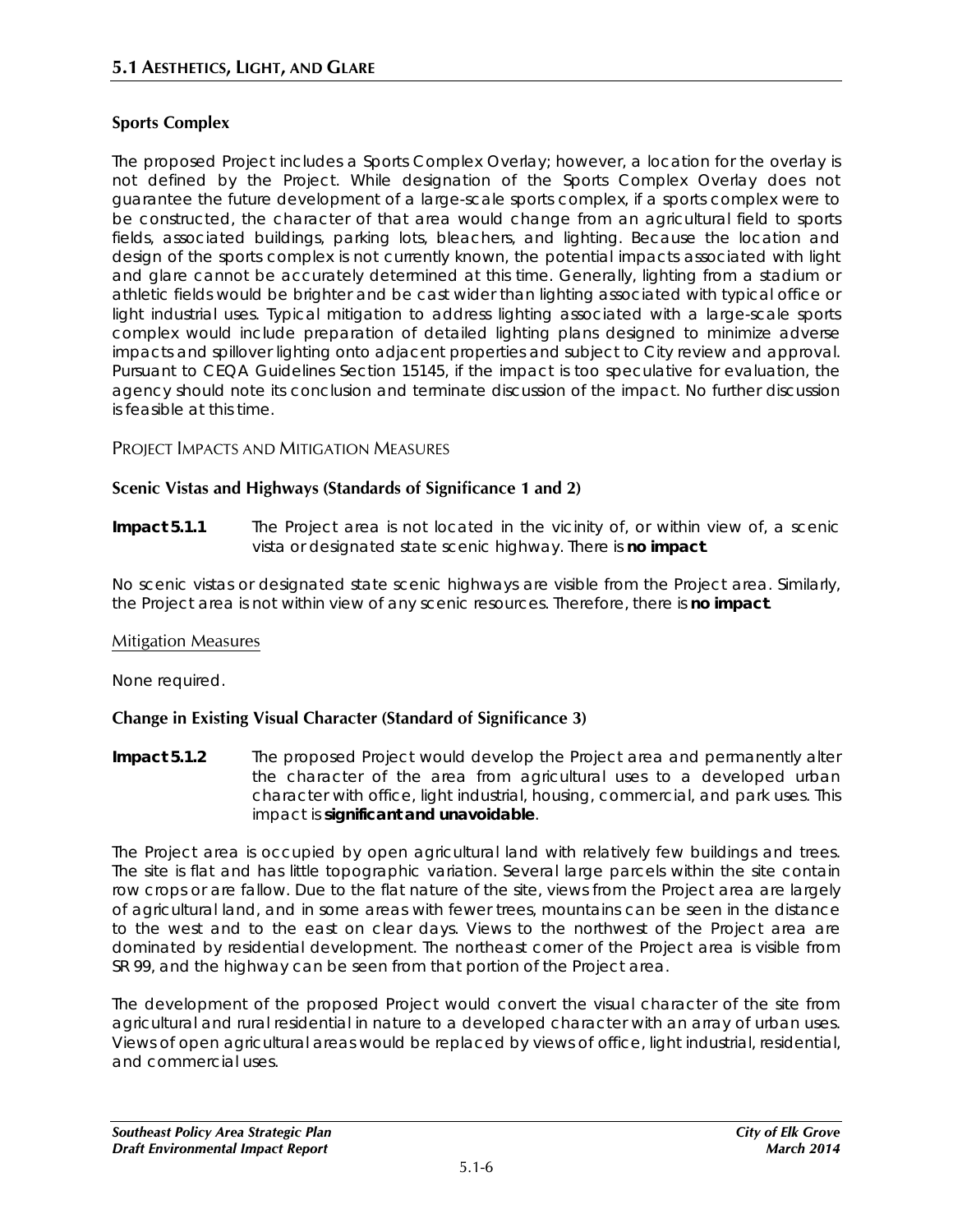All new development within the Project area would be required to comply with the City's Design Guidelines, the Southeast Policy Area Community Plan policies, and development guidelines from the Southeast Policy Area Special Planning Area (SPA) document, which would ensure that the visual character is consistent with existing development outside of the Project area and with the City's long-term vision for project design. In addition, the proposed land plan has been designed to provide buffers between uses that may be visually incompatible, such as the office and light industrial uses in the southern portion of the Project area, which would be separated from the largely residential uses to the north by the drainage channel and associated drainage basin. The land plan provides further buffering in some areas by gradually transitioning from higher density uses to lower density uses, such as the high density and mixed use residential in the village center, which would be separated from the low density residential to the north by medium density residential and parkland. These buffers would protect views and minimize visual impacts within the Project area.

While mandated compliance with the City's Design Guidelines, Southeast Policy Area Community Plan policies, and development guidelines from the Southeast Policy Area SPA document is intended to ensure the appealing visual character of future development, development of the site with urban uses would substantially change the visual character of the site from its current rural form. Elk Grove General Plan EIR Impact 4.13.1 concluded that urbanization of the City would fundamentally change its visual character, specifically in its southern agricultural portion, which includes the Project area, and that the impact would be significant and unavoidable. The proposed Project would implement the planned development of the Project area in accordance with the General Plan and would not worsen this previously identified impact.

Regardless, because development of the proposed Project would permanently alter the existing visual character of the Project area from rural residential and agricultural land with open views to urban and developed, this impact is considered significant. Because any development of the site would alter the undeveloped nature of the site, there are no feasible mitigation measures that would meet the objectives of the Project while maintaining the existing visual character of site. Therefore, this impact is considered **significant and unavoidable**.

#### Mitigation Measures

None available.

## **Light and Glare (Standard of Significance 4)**

#### **Impact 5.1.3** Implementation of the proposed Project would introduce new sources of light and glare in and around the area. This impact is **potentially significant**.

Development of the proposed Project would introduce new sources of light and glare by adding urban development to the Project area. The addition of new light sources on such a large scale would contribute to skyglow effects in the region and could introduce local light impacts if not properly designed.

While all new development that would occur under the proposed Project would be required to comply with Chapter 23.56 of the Elk Grove Municipal Code for lighting standards, the addition of more than 7.6 million square feet of nonresidential uses and over 4,700 new dwelling units in an area that is currently without major light sources would be **potentially significant**.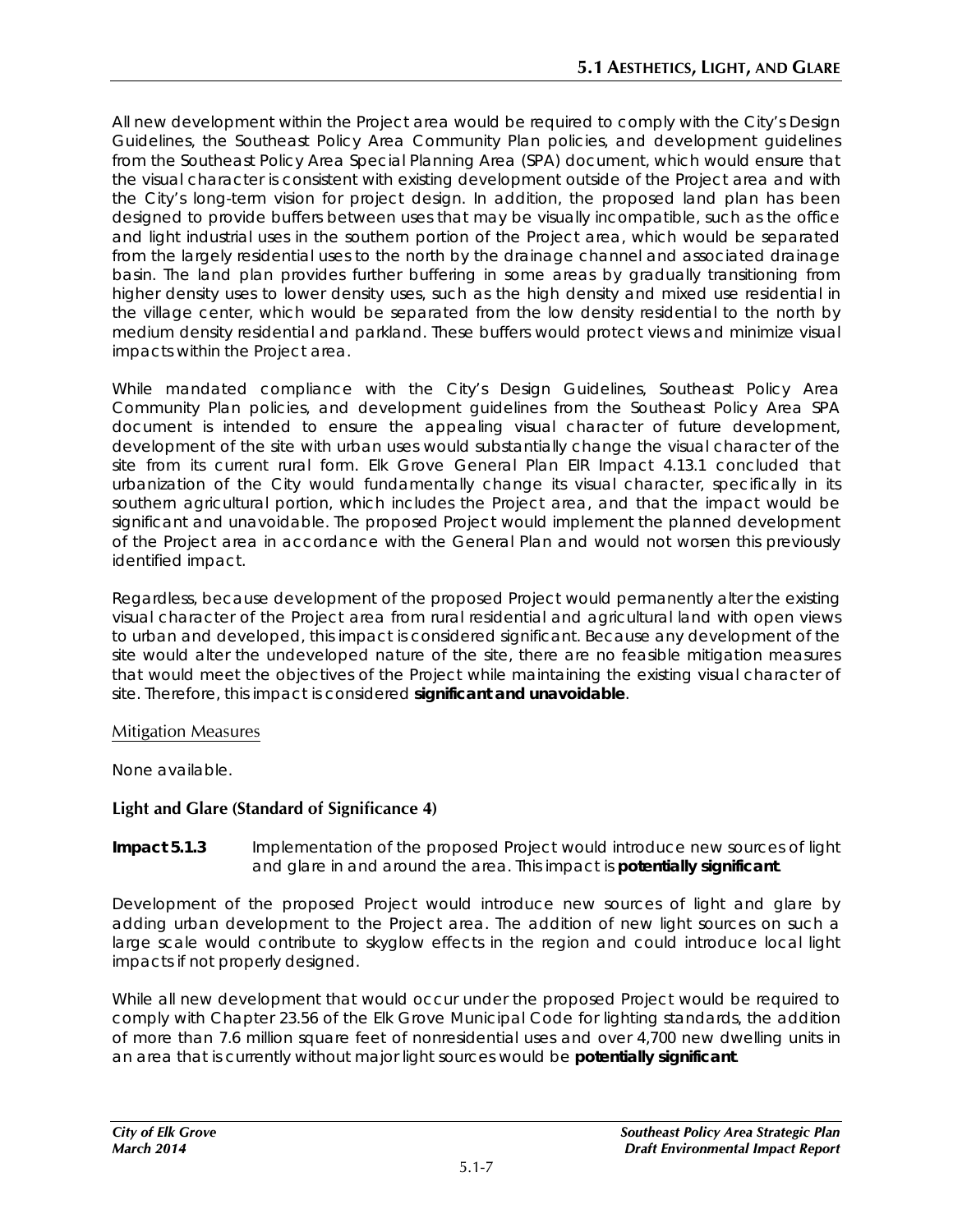The following mitigation measures would reduce impacts resulting from lighting and glare in the Project area and reduce impacts on adjacent properties.

#### Mitigation Measures

| MM 5.1.3a | uses.                                                                                                                                                                                                                                                                                                                 | Each subsequent residential and nonresidential project shall develop a<br>lighting plan that demonstrates consistency with the requirements of Chapter<br>23.56 of the City Municipal Code along the property lines of adjoining land |
|-----------|-----------------------------------------------------------------------------------------------------------------------------------------------------------------------------------------------------------------------------------------------------------------------------------------------------------------------|---------------------------------------------------------------------------------------------------------------------------------------------------------------------------------------------------------------------------------------|
|           | Timing/Implementation:                                                                                                                                                                                                                                                                                                | Prior to approval of improvement plans for all<br>subsequent public and private projects                                                                                                                                              |
|           | Enforcement/Monitoring:                                                                                                                                                                                                                                                                                               | City of Elk Grove Planning Department; Elk<br><b>Grove Unified School District</b>                                                                                                                                                    |
| MM 5.1.3b | Nonglare glass shall be used in all nonresidential buildings to minimize and<br>reduce impacts from glare. Buildings that are allowed to use semi-reflective<br>glass must be oriented so that the reflection of sunlight is minimized. This<br>requirement shall be included in subsequent development applications. |                                                                                                                                                                                                                                       |
|           | Timing/Implementation:                                                                                                                                                                                                                                                                                                | Prior to approval of final development plans                                                                                                                                                                                          |

*Enforcement/Monitoring: City of Elk Grove Planning Department*

Elk Grove General Plan EIR Impacts 4.13.2 and 4.13.3 concluded that while urbanization of the City would create significant new sources of light and glare, compliance with the Elk Grove Design Guidelines and implementation of the mitigation measures contained in the General Plan EIR would reduce the impacts to a less than significant level. Consistent with the General Plan EIR, compliance with the Elk Grove Design Guidelines would minimize the Project's light and glare effects by requiring outdoor lighting fixtures to be shielded/directed downward and screened and by minimizing the use of reflective building materials. Implementation of mitigation measures MM 5.1.3a and MM 5.1.3b would further reduce the Project's light and glare effects. Therefore, this impact would be **less than significant**.

## **5.1.4 CUMULATIVE SETTING, IMPACTS, AND MITIGATION MEASURES**

## CUMULATIVE SETTING

The cumulative setting for aesthetics, light and glare impacts is Sacramento County including the cities of Elk Grove, Sacramento, Rancho Cordova, Folsom, and Citrus Heights and all existing, approved, proposed and reasonably foreseeable development projects within these jurisdictions. This includes those projects identified in **Table 5.0-1** as well as the General Plans of each jurisdiction and other large regional projects such as Folsom's SOI Annexation project and the Capital Southeast Connector project. The Folsom SOI Annexation project would annex 3,585 acres located south of Highway 50 into the Folsom city limits for future development. The Capital Southeast Connector project is a planned 35-mile parkway that would span from I-5, south of Elk Grove, to Highway 50 in El Dorado County.

Sacramento County is characterized by several cities and unincorporated communities containing urban and suburban development with an array of residential, commercial, industrial, and civic land uses surrounded by open space and agricultural land. The Project area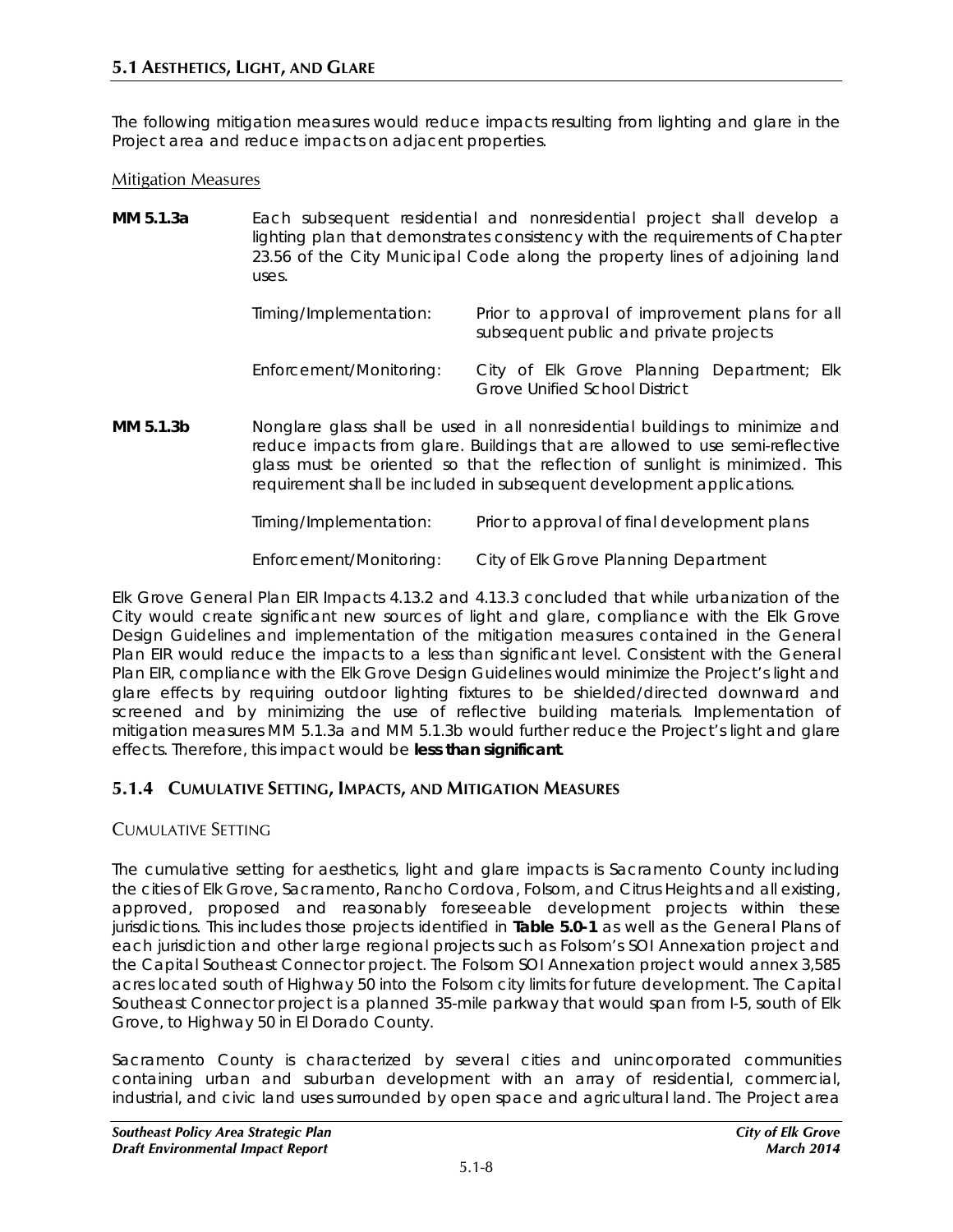is located in southern Elk Grove in an area that is primarily undeveloped and characterized by agricultural land and rural residential uses.

The Project area is located adjacent to several planned and approved development projects, including the Laguna Ridge Specific Plan, Sterling Meadows, and Elk Grove Promenade. The LRSP has been approved and is in the process of being developed. The Elk Grove Promenade has also been approved, and construction began but was halted due to economic conditions. The Sterling Meadows development has been approved, but construction has not yet begun. Most of the necessary infrastructure, such as lighting, roadways, and traffic signals, needed to accommodate those developments has already been constructed. These projects, in addition to the proposed Project and other planned projects listed in **Table 5.0-1** and described above, would add residential and commercial development to the area, changing the visual character and creating new sources of light and glare.

The cumulative impact analysis herein focuses on the Project's contribution to cumulative visual changes in the cumulative setting area.

#### CUMULATIVE IMPACTS AND MITIGATION MEASURES

Because there is no impact associated with scenic vistas or state scenic highways, the Project would not contribute to a cumulative impact, so these standards of significance are not evaluated in a cumulative context.

#### **Cumulative Visual Resource Impacts (Standard of Significance 3)**

**Impact 5.1.4** Development of the proposed Project, in addition to other reasonably foreseeable projects in the region, would introduce new development into an undeveloped agricultural area and contribute to a cumulative increase in urban uses that result in changes in visual character. This is a **cumulatively considerable** impact.

Continued urbanization of the region in accordance with applicable land use plans as well as those approved and proposed development projects described previously, would convert agricultural and open space land to urban uses with residential and commercial buildings and associated roadways and other infrastructure. Although individual development projects would be responsible for incorporating mitigation to minimize their visual impacts, the net result would still be a general conversion of areas with an open, rural character to a more urban and developed character. The change in character associated with this development would be a significant cumulative impact.

The proposed Project would be a continuation of planned development in the City and extend the City's developed area to the City boundary at Kammerer Road. While it is the City's intention to develop these areas, development of the proposed Project, in combination with other development in the region, would permanently change the character of lands with rural and agricultural visual character to urban developed uses. Therefore, the Project's contribution to the cumulative change in character is **cumulatively considerable**.

#### Mitigation Measures

None available.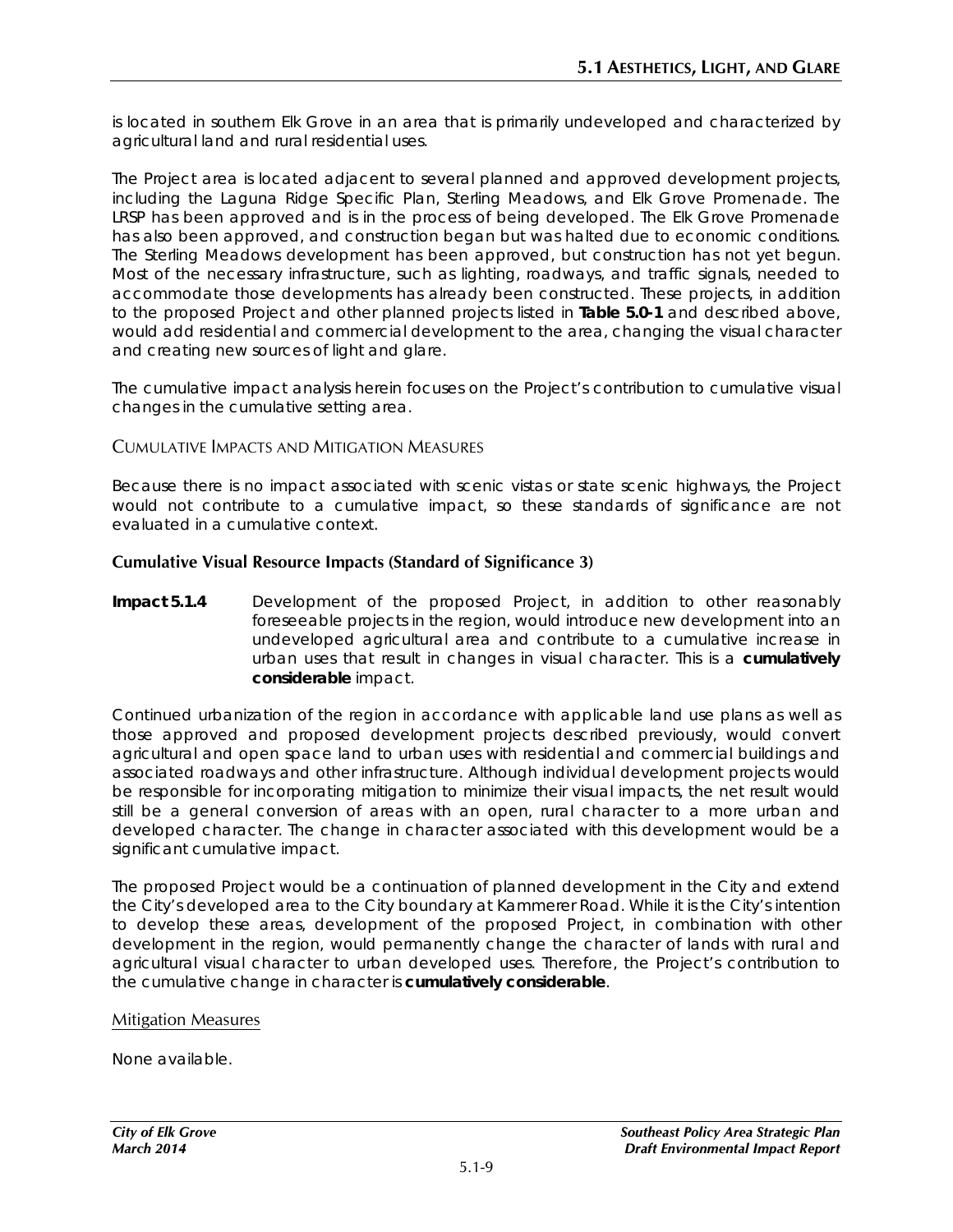#### **Cumulative Light and Glare Impacts (Standard of Significance 4)**

**Impact 5.1.5** Development of the proposed Project, in addition to other reasonably foreseeable projects in the region, would introduce new development into an agricultural area and increase nighttime lighting and glare and contribute to regional skyglow. This is a **cumulatively considerable** impact.

Continued urbanization of the region in accordance with applicable land use plans as well as those approved and proposed development projects described previously would introduce sources of light and glare to areas that currently contain few light sources. While individual development projects would be required to comply with the development standards and design guidelines of the applicable jurisdiction, which would have a mitigating effect on light and glare impacts, the adverse effects of adding new light and glare sources to areas that currently have little to no on-site lighting cannot be fully mitigated. Therefore, the cumulative addition of light sources to the region would be a significant cumulative impact.

Currently, there are no significant light sources located in the Project area. Project lighting, in addition to lighting from other cumulative development, could create a new source of light that would affect nighttime views in the area. Because the Project area currently contains few light sources, the new light sources in the Project area, combined with existing and future light sources, would be substantial. Thus, the proposed Project's contribution to the cumulative increase in ambient light that would exist in combination with other development would be **cumulatively considerable**.

#### Mitigation Measures

Implementation of mitigation measures **MM 5.1.3a** and **MM 5.1.3b** would reduce the Project's contribution to cumulative impacts resulting from increased light and glare in the City and on regional skyglow effects. However, these impacts cannot be fully mitigated, and this impact would be **cumulatively considerable** and **significant and unavoidable**.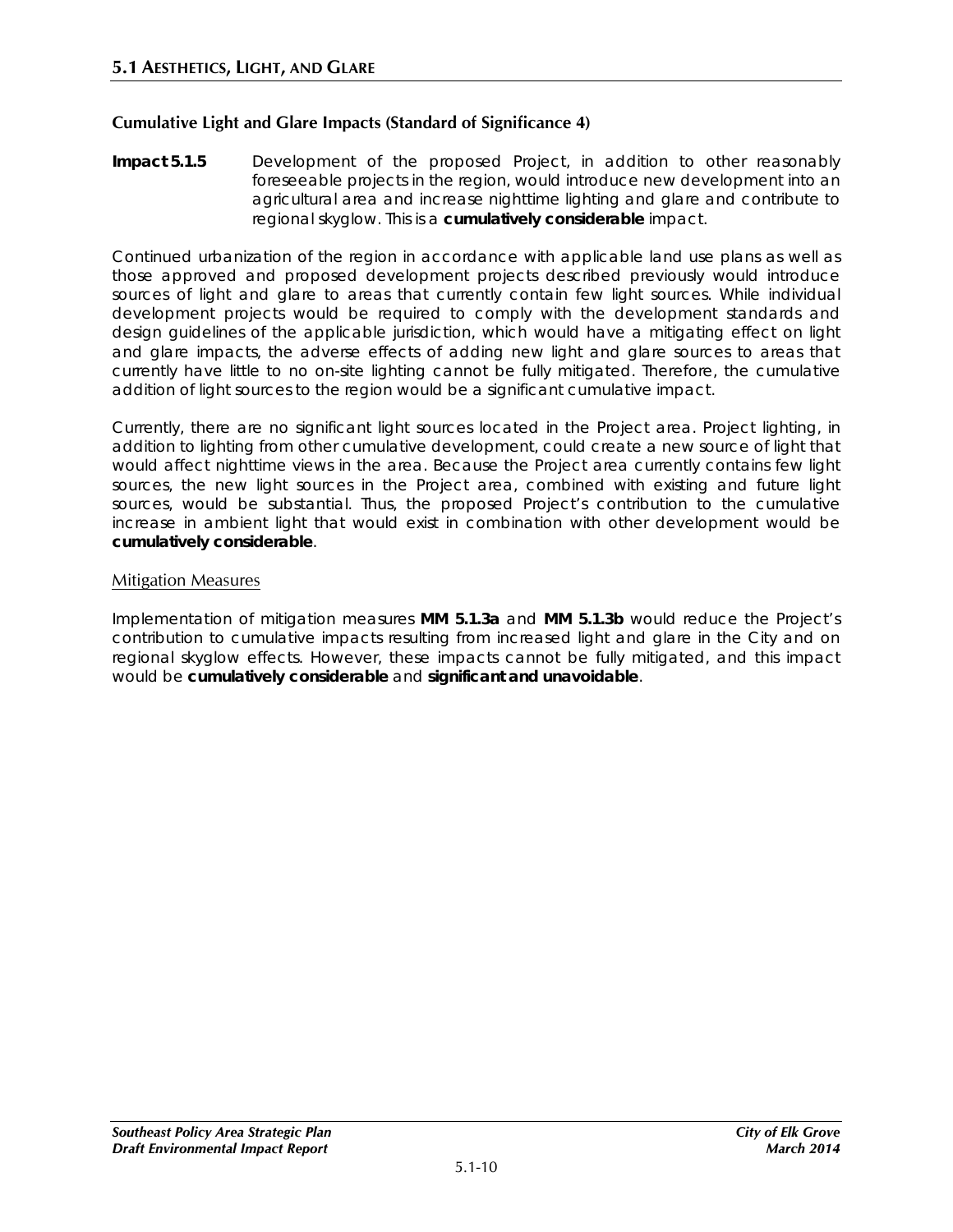# **REFERENCES**

City of Elk Grove. 2003a. *Elk Grove Design Guidelines*.

- ———. 2003b. *City of Elk Grove General Plan*.
- ———. 2003c. *City of Elk Grove General Plan Environmental Impact Report.*
- ———. 2012. Elk Grove Zoning Code.